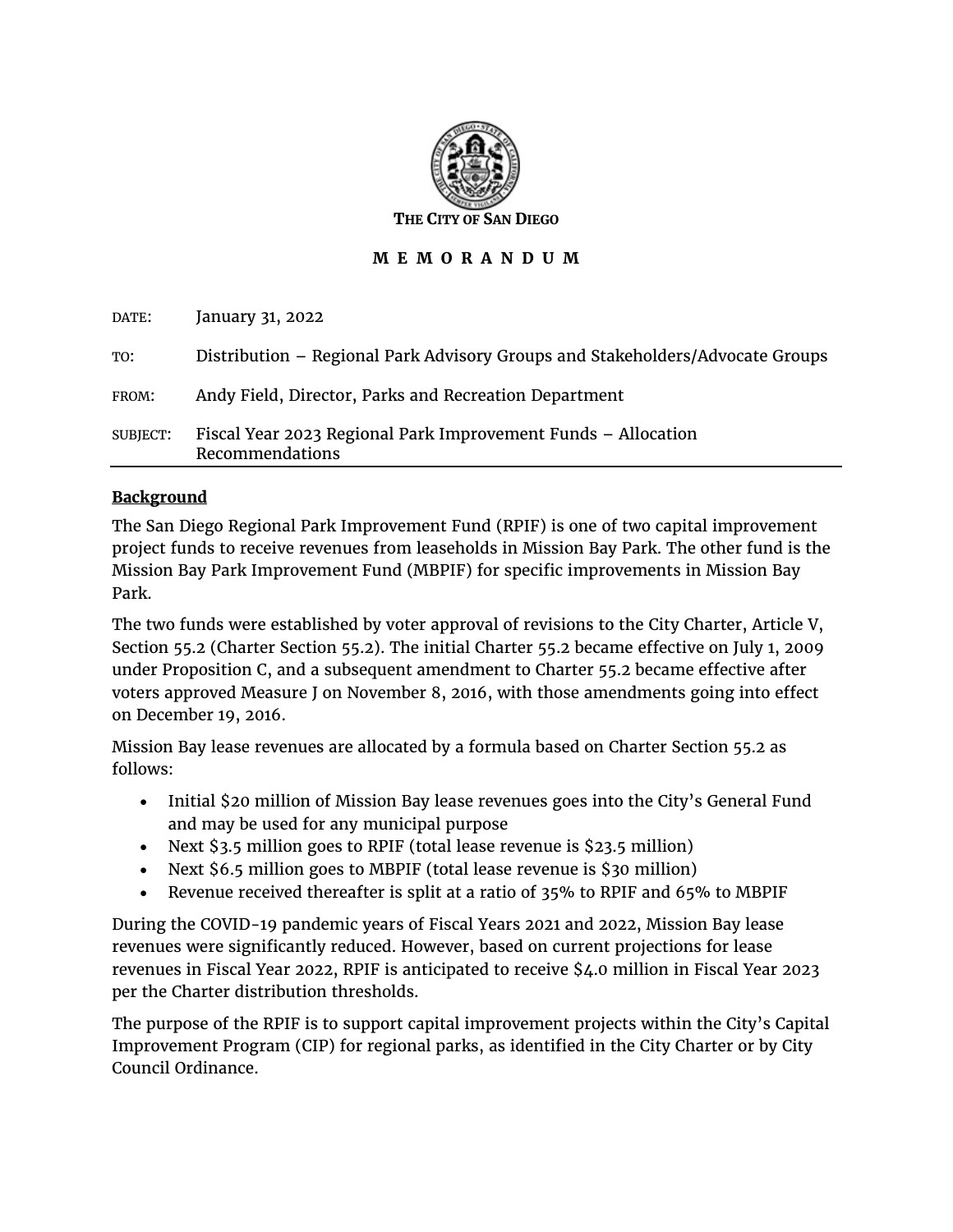Page 2 Regional Park Advisory Groups January 31, 2022

#### **Regional Parks**

In accordance with Charter Section 55.2 and subsequent ordinances, the City's regional parks currently include:

- Balboa Park
- Black Mountain and North City Open Space
- Chicano Park
- Chollas Creek Watershed<sup>[1](#page-1-0)</sup>
- Chollas Lake
- Coastal Parks and Beaches
- Los Peñasquitos Canyon Preserve and Del Mar Mesa Preserve
- Mission Trails Regional Park (MTRP)
- Otay Valley Regional Park (OVRP)
- Presidio Park
- San Diego River Park
- Torrey Pines City Park
- Urban Canyons and Open Space Parks

The RPIF Oversight Committee is responsible for reviewing proposals for the use of RPIF. Per SDMC 26.30(a), the Park and Recreation Board serves as the RPIF Oversight Committee.

#### **Five-Year Plan Objectives**

In Fiscal Year 2013, the Parks and Recreation Department (Department) introduced a proposed five-year plan for future fund allocations. Allocating RPIF over a five-year period identified several advantages over a year to year allocation approach by:

- Allowing higher dollar projects to be initiated while still leaving funds for smaller projects with shorter timelines
- Providing stability and openness on the proposed future year RPIF allocations
- Providing clarity on project priorities and sound reasons for allocation recommendations
- Allow funding to be reallocated as necessary to promote project progress and manage the fund balance while being cognizant of overall project goals during the five-year period

The RPIF cannot be expected to address all the needs within the regional parks in accordance with Charter Section 55.2. It can be used to move high priority projects forward and will most certainly be used to leverage funding from other sources. For example, the RPIF allocated to the Sunset Cliffs Natural Park Hillside Improvements in 2012 and 2016 encouraged the California Coastal Conservancy to award \$800,000 in grant funding to the City to fully fund the construction of the entire project.

<span id="page-1-0"></span><sup>1</sup> Specific parks to be included within Chollas Creek Regional Park will be fully identified in the upcoming Chollas Creek Regional Park Master Plan. The attachment lists several projects that seem likely to be in the regional park.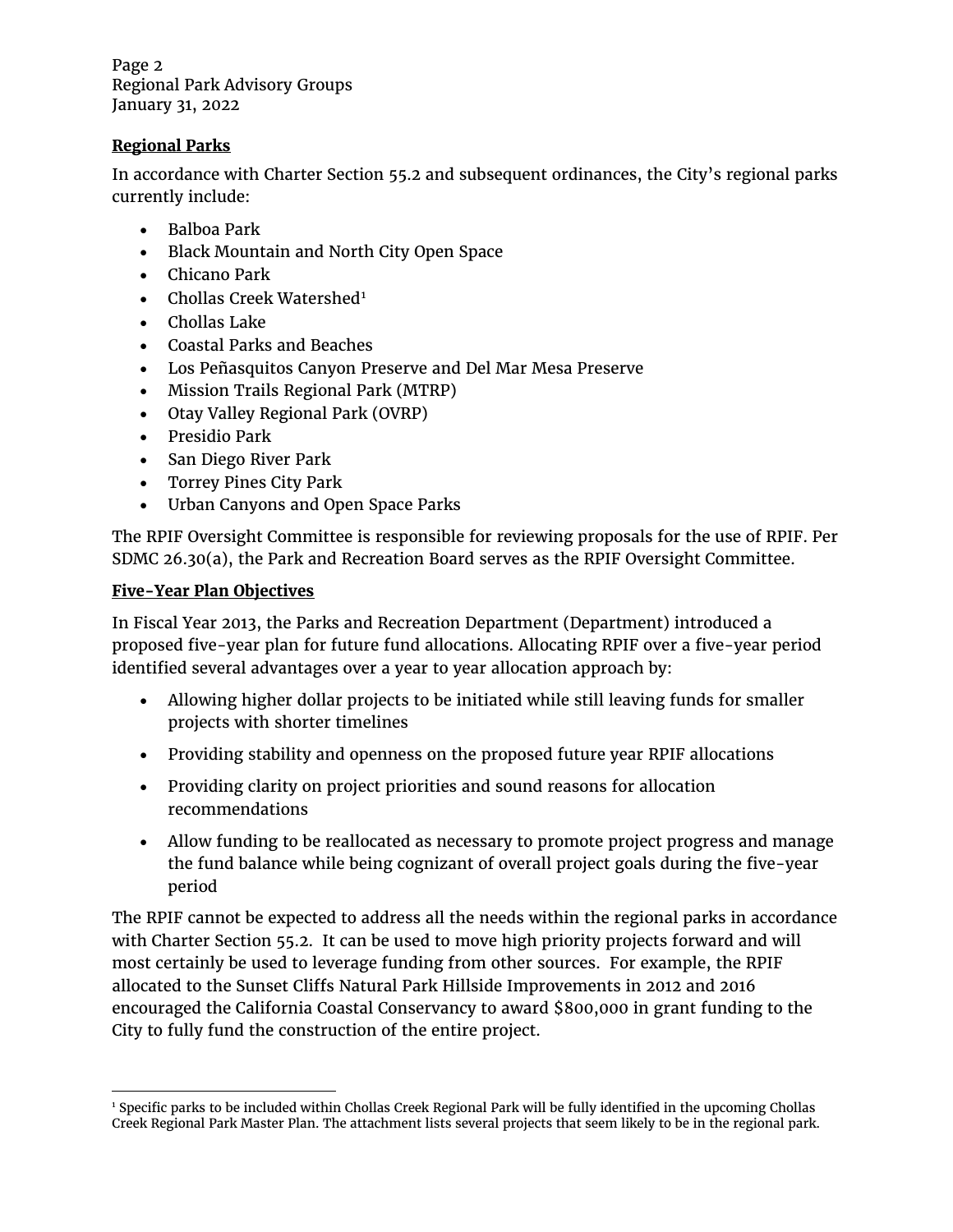Page 3 Regional Park Advisory Groups January 31, 2022

The RPIF recommended allocations for the Fiscal Year 2022 funds, which are to be used to fund capital projects in Fiscal Year 2023, is intended to restore funding to projects in which funding was removed to promote other priority projects as well as increase funding to existing projects with a commitment to see those projects through to completion.

#### **Recommended Fiscal Year 2023 Budget Allocations**

Department staff is recommending \$4.0 million of the Fiscal Year 2022 RPIF be allocated to existing CIP projects and to allow the initiation of new CIP projects in the Fiscal Year 2023 CIP. The projects listed below are initial recommendations based on current needs, the fiveyear plan objectives, and our understanding of project costs. The Department may suggest adjustments to future year allocation recommendations depending on the successful completion of projects that were previously funded by RPIF. The recommended allocations will be added to the City's CIP through the annual City budget process.

• *Chicano Park Improvements Phase III, CIP# B20060*

## *\$287,165 for the Fiscal Year 2023 CIP Budget*

This project provides for the design and construction to provide accessibility improvements to walkways, drainage, existing comfort station, and security lighting at comfort station and walkway at Chicano Park. Additionally, the project will provide tree replacements, cactus garden irrigation system, and related improvements.

The recommended funding allocation of \$287,165 of RPIF for Fiscal Year 2023 will allow the project to complete the design phase.

• *Chollas Lake Electrical Improvements, CIP# L18001*

#### *\$287,164 for the Fiscal Year 2023 CIP Budget*

This project provides for introduction of electrical services into Chollas Lake Park. Currently, a generator provides limited electricity. Upon project completion, the park will have electrical service with the opportunity to expand lighting.

The recommended funding allocation of \$287,164 of RPIF for Fiscal Year 2023 will allow the project to complete the construction phase.

• *Coastal Access Improvements, CIP# AGF00006*

#### *\$725,000 for the Fiscal Year 2023 CIP Budget*

San Diego beaches are a regional asset and significant tourist attractions. Ensuring the public has safe access to the beaches and lifeguards have direct access to address emergencies is a high priority for the City. In the past, RPIF has been allocated to replacing and repairing coastal access at seven locations from Ocean Beach to La Jolla. These allocations have made significant progress in addressing the City's highest priority sites. Winter storms could cause further damage and ultimately access closure.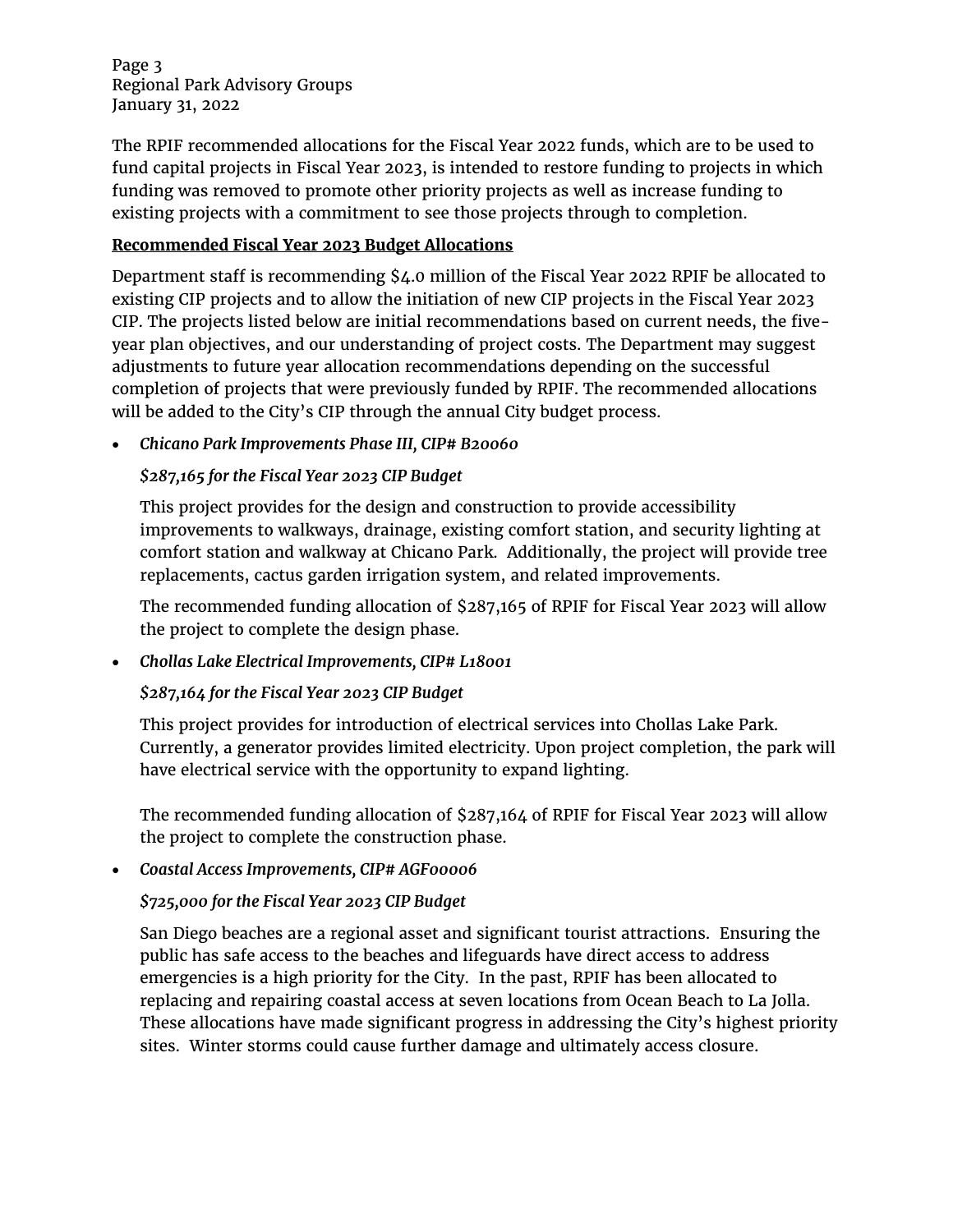The recommended funding allocation of \$725,000 of RPIF for Fiscal Year 2023 will be allocated to the Santa Cruz Avenue Access Stairs and Walkway project to complete the design phase (\$475,000) and Old Salt Pool to complete construction (\$250,000).

### • *Cowles Mountain Comfort Station Improvements, CIP# B20055*

## *\$680,000 for the Fiscal Year 2023 CIP Budget*

The Cowles Mountain trail is one of the most popular hikes in San Diego county with thousands of hikers and trail runners using the trail on any given weekend. The comfort station at the trail head off Golfcrest Drive was originally constructed in 1991 and although it received an overall "good" rating in a 2014 condition assessment, it is not compliant with current accessibility requirements and several of the major components of the structure were rated poor in the conditions report.

Due to its high use and limited capacity, this comfort station would be replaced, most likely with a prefabricated type build. The new building will be fully compliant with current accessibility regulations and provide increased capacity for this highly popular hiking destination. The recommended \$680,000 funding allocation will initiate the design of the new structure which will be based on standard comfort station designs recently adopted by the City.

#### • *Junipero Serra Museum Accessibility Improvements, CIP# S15034*

## *\$500,000 for the Fiscal Year 2023 CIP Budget*

This project provides for the design and construction of improvements to provide Americans with Disabilities Act (ADA) access to the Junipero Serra Museum within Presidio Park. The project may include a new parking lot, security lighting, walkways and/or accessible ramps, site furnishings, and landscape enhancements. Design is currently underway and anticipated to be complete in March 2022. Construction is expected to begin in Fiscal Year 2023 and be completed in Fiscal Year 2024. The recommended funding allocation of \$500,000 of RPIF for Fiscal Year 2023 will allow the project to start the construction phase.

#### • *Sunset Cliffs Park Drainage Improvements, CIP# L14005*

# *\$1,095,000 for the Fiscal Year 2023 CIP Budget*

This project provides for drainage improvements at Sunset Cliffs Natural Park, Hillside section, including the removal of existing houses located on parkland, restoration of natural areas to allow water percolation, and installation of site appropriate drainage devices.

Phase I includes the removal of four existing homes located in the Sunset Cliffs Natural Park, the restoration and re-vegetation of these areas, ADA parking, and the inclusion of trails and lookouts per the community master plan. Phase II includes the evaluation of the drainage within the Sunset Cliffs Natural Park and the implementation of a complete drainage system.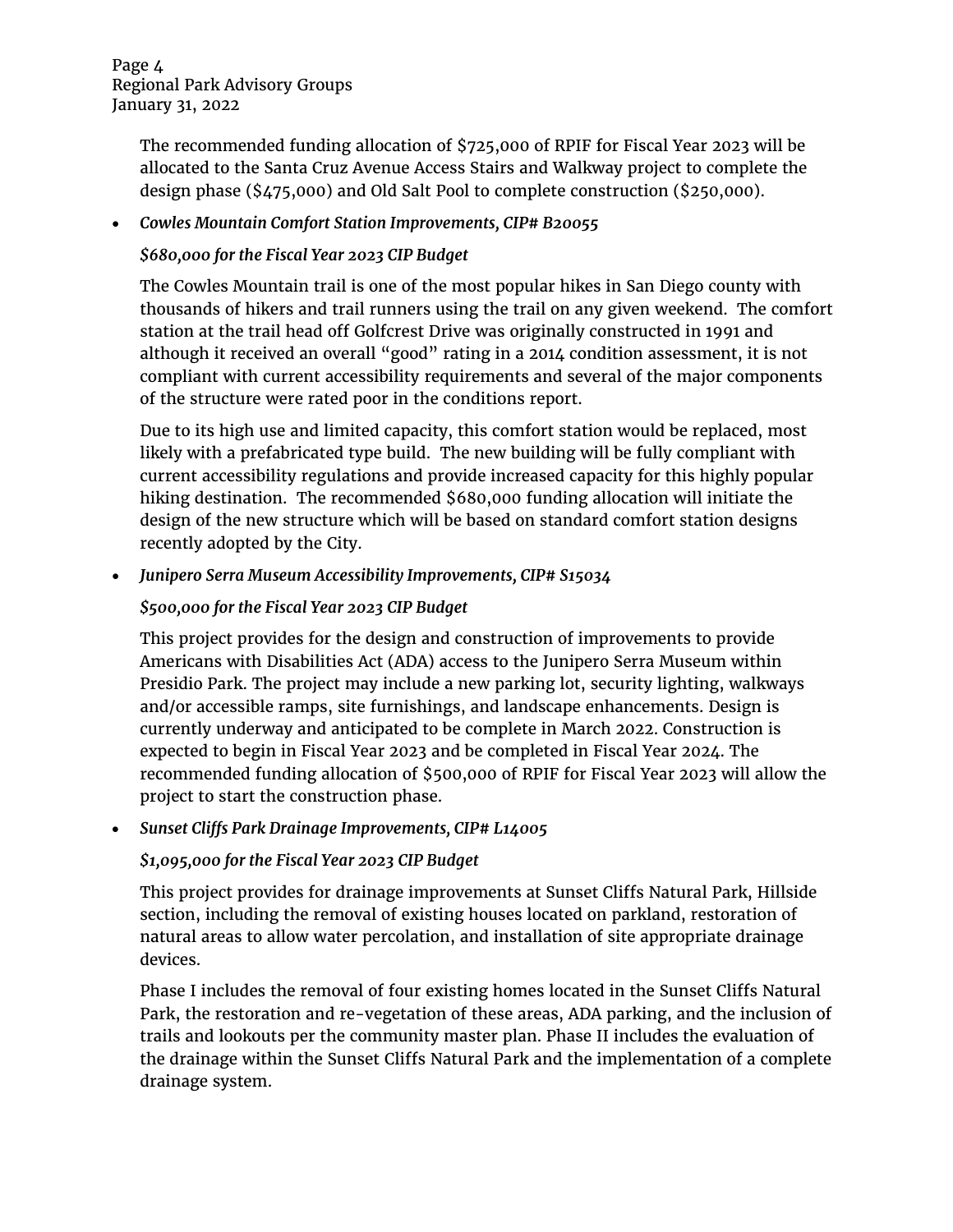Page 5 Regional Park Advisory Groups January 31, 2022

> Design and environmental assessment for Phase I began in Fiscal Year 2017 and is anticipated to be completed in Fiscal Year 2022. Design for Phase II began in Fiscal Year 2017 and completion is contingent upon identification of funding. Construction of Phase I and Phase II is contingent upon identification of funding. The recommended funding allocation of \$1,095,000 of RPIF for Fiscal Year 2023 will allow the project to complete the design phase.

• *West Sycamore Staging Area, CIP# B20054*

## *\$500,000 for the Fiscal Year 2023 CIP Budget*

This project provides for improvements at the West Sycamore Staging Area, including installation of a prefabricated comfort station, shade structure, drinking fountain, two picnic tables, planting and landscaping at the staging area, accessible parking, and any necessary path of travel to the prefab toilet and the shade structure from the parking lot.

The project also includes installation of pedestrian access routes such as sidewalk or walkway inside the park from the sidewalks along the public rights of way at the park entry point connecting to the park facility and amenities, installation of a concrete driveway at the entrance of the park, purchase and installation of new portable office trailer for the park rangers to replace the existing rented office trailer, installation of sewage holding tanks next to the prefab toilet and office trailer existing or new at approximately six feet deep, and water service for the new office trailer toilet, the new prefab comfort station, a drinking fountain by the existing dumpers at the northeast section, and an irrigation system for the landscaping at the staging area.

The design will be completed in Fiscal Year 2023. Construction is planned to begin in Fiscal Year 2023 and be completed in Fiscal Year 2024. The recommended funding allocation of \$500,000 of RPIF for Fiscal Year 2023 will allow the project to complete the construction phase.

#### **Advisory Group Meetings**

Staff recommends that advisory groups interested in the proposed RPIF allocations discuss this year's recommendations and five-year plan adjustments and provide comments directly to their staff representative at upcoming meetings.

#### **RPIF Oversight Committee Meeting**

The Department would like to invite you to the Oversight Committee meeting to discuss the recommended allocations for the Fiscal Year 2023 Regional Park Improvement Funds and make suggestions for future capital improvement projects. It is anticipated the recommendations will be presented to the RPIF Oversight Committee on **March 17, 2022.** To join the meeting, please see information at [https://www.sandiego.gov/parkandrecboard.](https://www.sandiego.gov/parkandrecboard) We will inform all the advisory groups concerned with the allocation of Regional Park Improvement Funds should this presentation date be revised.

With a significant needs list for improvements to our regional parks and limited funding, it is important we hear from our stakeholders to assist in the identification and prioritization of capital improvement projects eligible to receive Regional Park Improvement Funds. We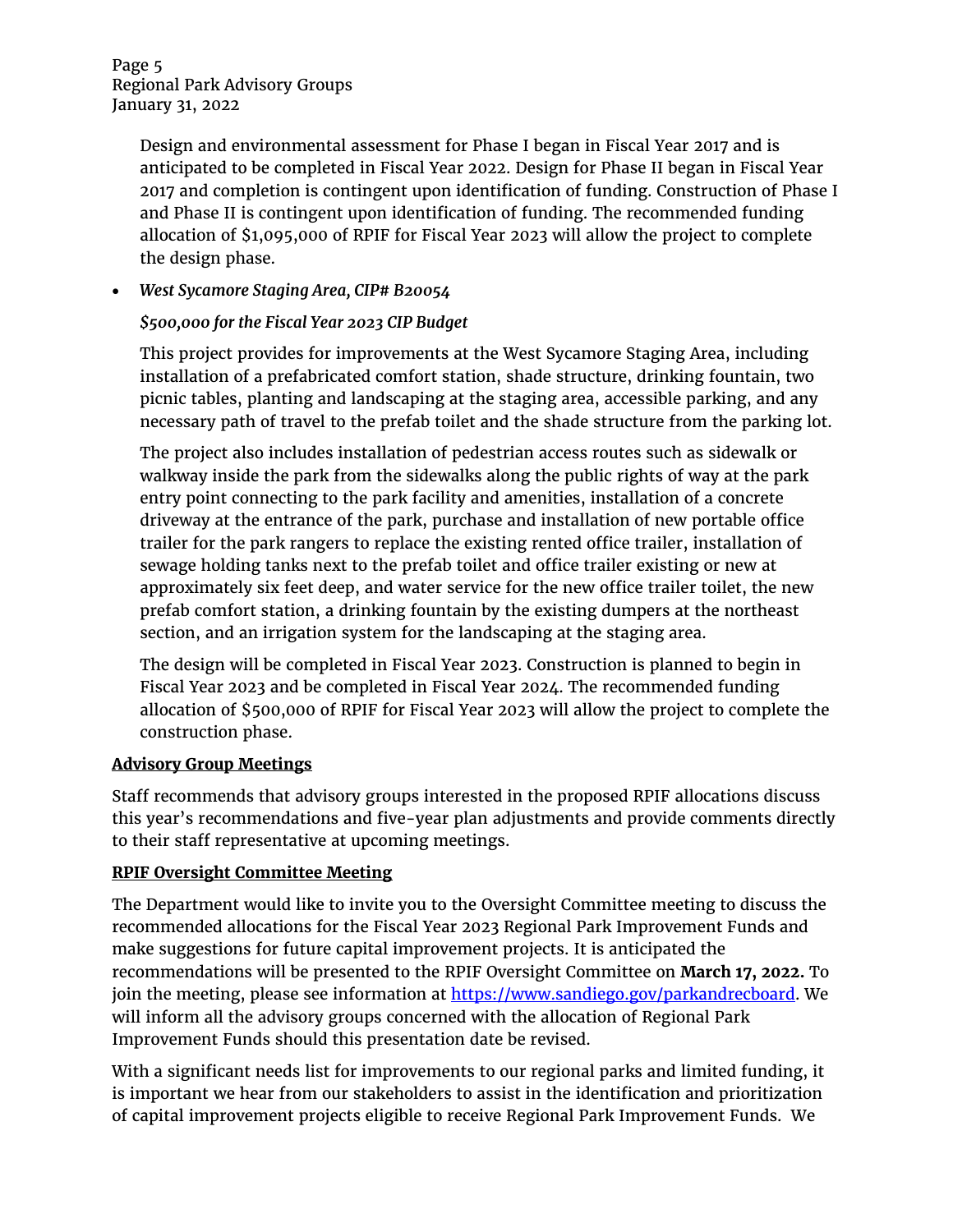Page 6 Regional Park Advisory Groups January 31, 2022

look forward to your input, whether at an advisory group meeting, the Oversight Committee meeting, providing suggested revisions to the Unfunded Park Improvement list, or direct contact with Department staff.

We appreciate each advisory body and advocate group for their roles in promoting and advocating for parks. If you have questions or comments, please feel free to contact me at (619) 235-1110 or  $\frac{\text{afield}\textcircled{a}\text{sandiego.gov}}{\text{c you}}$  or Capital Projects and Grants Administrator Ryan Barbrick at (619) 235-1185 or [rbarbrick@sandiego.gov.](mailto:rbarbrick@sandiego.gov)

Sincerely,

Andy Field Director Parks and Recreation Department

Attachment: Regional Park Improvement Fund Five-Year Allocation Recommendations

cc: Honorable City Council President Sean Elo-Rivera Honorable City Councilmembers Paola Avila, Chief of Staff, Mayor Todd Gloria Jay Goldstone, Chief Operating Officer Matt Vespi, Chief Financial Officer Kristina Peralta, Deputy Chief Operating Officer Rania Amen, Director, Engineering and Capital Projects Rolando Charvel, Director and City Comptroller, Department of Finance James Nagelvoort, Director and City Engineer, Strategic Capital Projects Heidi Vonblum, Interim Director, Planning Karen Dennison, Assistant Director, Parks and Recreation Tom Tomlinson, Assistant Director, Planning Elif Cetin, Deputy Director, Engineering and Capital Projects Gina Dulay, Deputy Director, Parks and Recreation Erika Ferreira, Deputy Director, Parks and Recreation Michael Tully, Deputy Director, Parks and Recreation Christina Chadwick, Assistant Deputy Director, Parks and Recreation Jason Grani, Assistant Deputy Director, Engineering and Capital Projects Caryn McGriff, Financial Operations Manager, Department of Finance Ryan Barbrick, Supervising Management Analyst, Parks and Recreation Michelle Abella-Shon, Project Officer II, Parks and Recreation Park and Recreation Board/Regional Parks Improvement Fund Oversight Committee Community Planning Groups and Community Recreation Groups

Distribution of Regional Park Advisory Groups and Stakeholders/Advocate Groups: Audubon Society Balboa Park Committee Chicano Park Steering Committee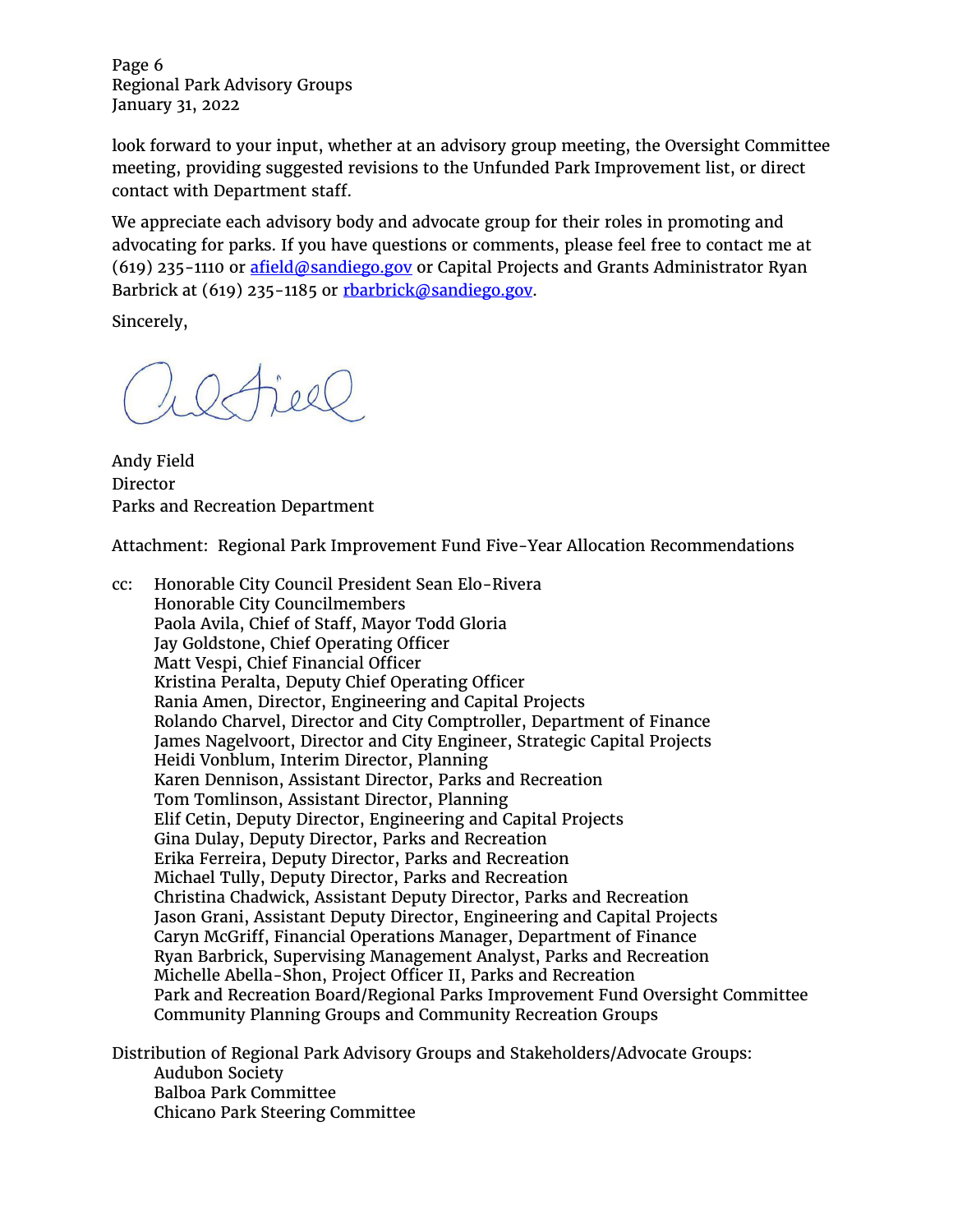Page 7 Regional Park Advisory Groups January 31, 2022

> Chollas Creek Coalition Chollas Lake Community Recreation Group Chollas Valley Community Planning Group City Heights Area Planning Committee Del Mar Mesa Community Planning Group Eastern Area Planning Committee Groundwork San Diego La Jolla Community Planning Association La Jolla Parks and Beaches, Inc. La Jolla Shores Association La Jolla Town Council Los Peñasquitos Canyon Preserve Advisory Group Mission Beach Precise Planning Group Mission Beach Town Council Mission Trails Regional Park (MTRP) Task Force and Citizen's Advisory Committee Mission Valley Community Planning Group Oak Park Community Council Ocean Beach Planning Group Ocean Beach Town Council Old Town Community Planning Group Otay Valley Regional Park (OVRP) Policy Committee and Citizen's Advisory Committee Pacific Beach Community Planning Group Pacific Beach Town Council San Diego Canyonlands San Diego Coastkeeper San Diego River Park Foundation Southeastern San Diego Community Planning Group Sunset Cliffs Natural Park Council Tecolote Canyon Preserve Citizens Advisory Committee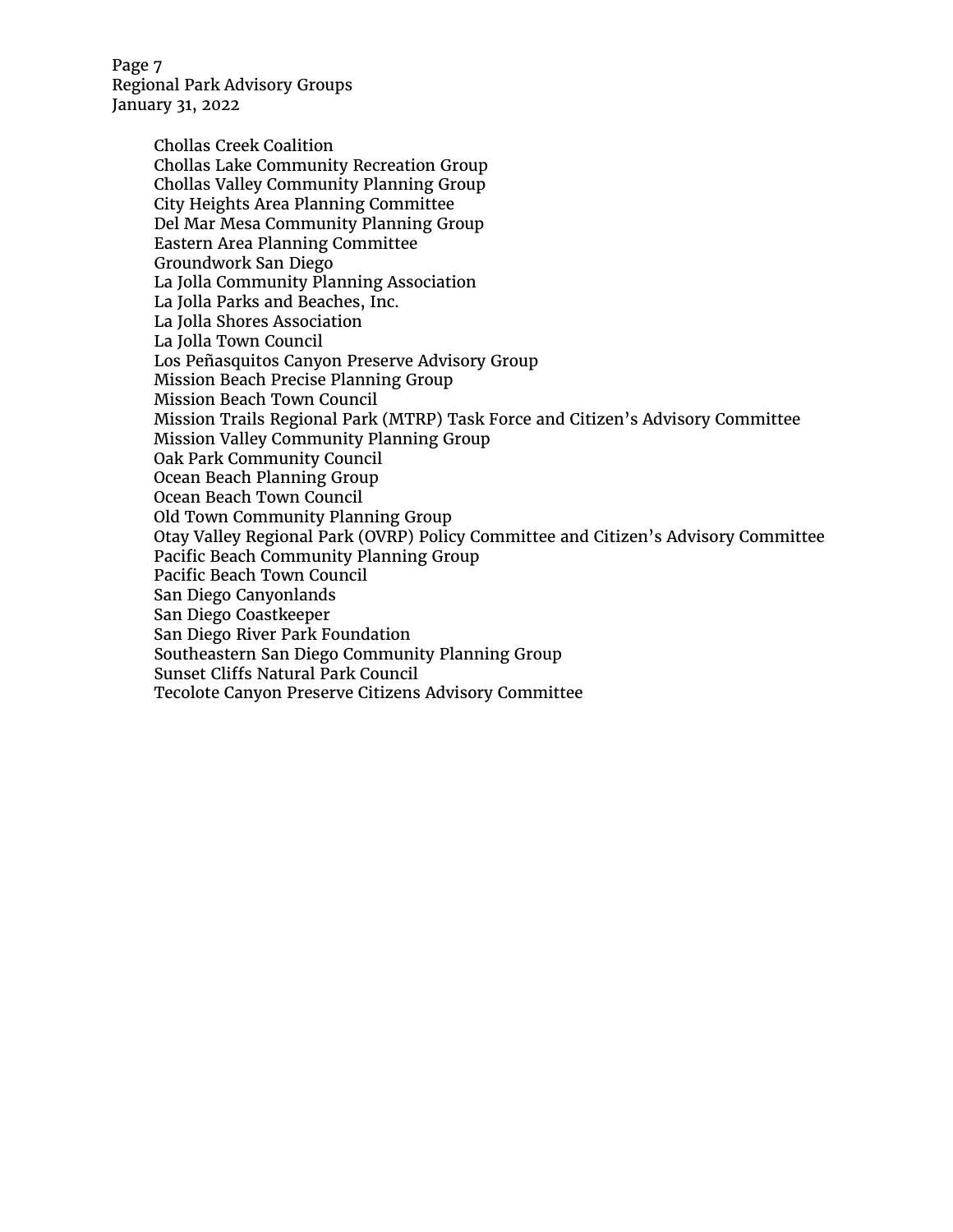|                                                                                                                                        |                                    |            |                            |                                                  |                                                                     |           | REGIONAL PARK IMPROVEMENT FUND PROPOSED ALLOCATIONS (3) |               |                            |                  |                  |                  |                            |               |                 |
|----------------------------------------------------------------------------------------------------------------------------------------|------------------------------------|------------|----------------------------|--------------------------------------------------|---------------------------------------------------------------------|-----------|---------------------------------------------------------|---------------|----------------------------|------------------|------------------|------------------|----------------------------|---------------|-----------------|
| Project                                                                                                                                | CP 800-14<br>Priority<br>Score (1) | CIP No.    | Est. Cost (2)              | <b>Total RPIF</b><br><b>Allocated</b><br>to Date | <b>Total Other</b><br><b>Funding</b><br><b>Sources</b><br>Allocated | FY 23 CIP | FY <sub>22</sub><br>৳<br>ጜ                              | FY 24 CIP     | FY <sub>23</sub><br>ቴ<br>* | <b>FY 25 CIP</b> | FY24<br>৳<br>՝ ኤ | <b>FY 26 CIP</b> | FY <sub>25</sub><br>৳<br>* | FY 27 CIP     | FY26<br>ቴ<br>\$ |
| <b>Balboa Park</b>                                                                                                                     |                                    |            |                            |                                                  |                                                                     |           |                                                         |               |                            |                  |                  |                  |                            |               |                 |
| Air and Space Museum Roof Replacement                                                                                                  | 67                                 | B20116     | \$6,290,000                | \$1,415,000                                      | \$0                                                                 |           |                                                         |               |                            | \$1,000,000      | 29%              | \$1,000,000      | 29%                        | \$500,000     | 14%             |
| Alcazar Garden Arbor Reconstruction                                                                                                    | TBD                                | TBD        | \$600,000                  | \$0                                              | \$0                                                                 |           |                                                         |               |                            |                  |                  |                  |                            |               |                 |
| Balboa Park Club Improvements                                                                                                          | 68                                 | B20119     | TBD                        | \$975,000                                        | \$0                                                                 |           |                                                         |               |                            |                  |                  |                  |                            |               |                 |
| <b>Balboa Park Comfort Stations</b>                                                                                                    | 64                                 | B20117     | \$4,000,000                | \$73,350                                         | \$643,368                                                           |           |                                                         | \$750,000 21% |                            | \$500,000 14%    |                  | \$500,000        | 14%                        | \$500,000 14% |                 |
| Balboa Park Parking Lot Improvements                                                                                                   | TBD                                | TBD        | \$3,000,000                | \$0                                              | \$0                                                                 |           |                                                         |               |                            |                  |                  |                  |                            |               |                 |
| Balboa Park Sidewalk Improvements including accessibility                                                                              | TBD                                | TBD        | \$1,500,000                | \$0                                              | \$0                                                                 |           |                                                         |               |                            |                  |                  |                  |                            |               |                 |
| <b>Botanical Building Restoration</b>                                                                                                  | 66                                 | S20005     | \$21,453,000               | \$580,156                                        | \$20,872,844                                                        |           |                                                         |               |                            |                  |                  |                  |                            |               |                 |
| Building 8/Eddy Thompson Memorial Library Renovation                                                                                   | TBD                                | TBD        | TBD                        | \$0                                              | \$0                                                                 |           |                                                         |               |                            |                  |                  |                  |                            |               |                 |
| Casa del Prado Improvements                                                                                                            | TBD                                | S22007     | \$6,000,000                | \$0                                              | \$5,900,000                                                         |           |                                                         |               |                            |                  |                  |                  |                            |               |                 |
| Federal Building/Comic-Con Museum Roof, HVAC, Stucco                                                                                   | 70                                 | B20066     | \$2,793,000                | \$0                                              | \$2,793,000                                                         |           |                                                         |               |                            |                  |                  |                  |                            |               |                 |
| Golf Course Drive Multi-Purpose Pathway                                                                                                | 50                                 | S15040     | \$5,200,000                | \$0                                              | \$1,943,386                                                         |           |                                                         |               |                            |                  |                  |                  |                            |               |                 |
| Hall of Nations Foundation                                                                                                             | TBD                                | <b>TBD</b> | TBD                        | \$0                                              | \$0                                                                 |           |                                                         |               |                            |                  |                  |                  |                            |               |                 |
| International Cottages Electrical Upgrade                                                                                              | TBD                                | TBD        | TBD                        | \$0                                              | \$0                                                                 |           |                                                         |               |                            |                  |                  |                  |                            |               |                 |
| Marston House Improvements/Restoration                                                                                                 | TBD                                | TBD        | TBD                        | \$0                                              | \$0                                                                 |           |                                                         |               |                            |                  |                  |                  |                            |               |                 |
| Municipal Gymnasium HVAC, Insulation, Stucco                                                                                           | TBD                                | TBD        | \$1,500,000                | \$0                                              | \$0                                                                 |           |                                                         |               |                            |                  |                  |                  |                            |               |                 |
|                                                                                                                                        | TBD                                | TBD        |                            | \$0                                              | \$0                                                                 |           |                                                         |               |                            |                  |                  |                  |                            |               |                 |
| Museum of Art Seismic Retrofit                                                                                                         | TBD                                | TBD        | <b>TBD</b><br>TBD          | \$0                                              | \$0                                                                 |           |                                                         |               |                            |                  |                  |                  |                            |               |                 |
| Museum of Man Seismic Retrofit                                                                                                         |                                    |            |                            | \$0                                              | \$0                                                                 |           |                                                         |               |                            |                  |                  |                  |                            |               |                 |
| Natural History Museum Roof Replacement                                                                                                | TBD                                | TBD        | TBD                        | \$0                                              |                                                                     |           |                                                         |               |                            |                  |                  |                  |                            |               |                 |
| Old Navy Hospital/Park Administration Building 1 Improvements                                                                          | TBD<br>TBD                         | TBD        | \$20,000,000<br><b>TBD</b> | \$0                                              | \$0<br>\$0                                                          |           |                                                         |               |                            |                  |                  |                  |                            |               |                 |
| Palisades Plaza Fountain                                                                                                               |                                    | <b>TBD</b> |                            |                                                  |                                                                     |           |                                                         |               |                            |                  |                  |                  |                            |               |                 |
| Palm Canyon (Honeymoon) Bridge Construction                                                                                            | TBD                                | TBD        | \$2,000,000                | \$0                                              | \$0                                                                 |           |                                                         |               |                            |                  |                  |                  |                            |               |                 |
| Palm Canyon Arboretum and Nature Trail Improvements                                                                                    | TBD                                | TBD        | \$150,000                  | \$0                                              | \$0                                                                 |           |                                                         |               |                            |                  |                  |                  |                            |               |                 |
| Park Lighting Improvements - Central Mesa                                                                                              | <b>TBD</b>                         | TBD        | \$600,000                  | \$0                                              | \$0                                                                 |           |                                                         |               |                            |                  |                  |                  |                            |               |                 |
| Plaza de Balboa East Entry Historic Restoration                                                                                        | TBD                                | TBD        | \$400,000                  | \$0                                              | \$0                                                                 |           |                                                         |               |                            |                  |                  |                  |                            |               |                 |
| Sixth Avenue Playground Phase 2                                                                                                        | TBD                                | TBD        | \$1,300,000                | \$0                                              | \$0                                                                 |           |                                                         |               |                            |                  |                  |                  |                            |               |                 |
| Spreckles Organ Pavilion Upgrades                                                                                                      | <b>TBD</b>                         | TBD        | TBD                        | \$0                                              | \$0                                                                 |           |                                                         |               |                            |                  |                  |                  |                            |               |                 |
| Starlight Bowl Restoration                                                                                                             | TBD                                | TBD        | TBD                        | \$0                                              | \$0                                                                 |           |                                                         |               |                            |                  |                  |                  |                            |               |                 |
| West Arcade Moorish Arch Ornamentation                                                                                                 | TBD                                | <b>TBD</b> | \$1,500,000                | \$0                                              | \$0                                                                 |           |                                                         |               |                            |                  |                  |                  |                            |               |                 |
| <b>Black Mountain and North City Open Space</b>                                                                                        |                                    |            |                            |                                                  |                                                                     |           |                                                         |               |                            |                  |                  |                  |                            |               |                 |
| Black Mountain Arsenic Mine Remediation                                                                                                | TBD                                | B18236     | \$1,000,000                | \$0                                              | \$503,859                                                           |           |                                                         |               |                            |                  |                  |                  |                            |               |                 |
| Revegetation                                                                                                                           | TBD                                | <b>TBD</b> | <b>TBD</b>                 | \$0                                              | \$0                                                                 |           |                                                         |               |                            |                  |                  |                  |                            |               |                 |
| Trail Improvements                                                                                                                     | TBD                                | TBD        | TBD                        | \$0                                              | \$0                                                                 |           |                                                         |               |                            |                  |                  |                  |                            |               |                 |
|                                                                                                                                        |                                    |            |                            |                                                  |                                                                     |           |                                                         |               |                            |                  |                  |                  |                            |               |                 |
| <b>Chicano Park</b>                                                                                                                    |                                    |            |                            |                                                  |                                                                     |           |                                                         |               |                            |                  |                  |                  |                            |               |                 |
| Mural Restoration                                                                                                                      | TBD                                | <b>TBD</b> | <b>TBD</b>                 | \$0                                              | \$2,500,000                                                         |           |                                                         |               |                            |                  |                  |                  |                            |               |                 |
| Chicano Park Museum and Cultural Center                                                                                                | TBD                                | S18008     | TBD                        | \$0                                              | \$7,500,000                                                         |           |                                                         |               |                            |                  |                  |                  |                            |               |                 |
| Chicano Park Improvements Phase III                                                                                                    | 57                                 | B20060     | \$1,600,000                | \$0                                              | \$528,825                                                           | \$287,165 | 7%                                                      | \$500,000 14% |                            |                  |                  |                  |                            |               |                 |
|                                                                                                                                        |                                    |            |                            |                                                  |                                                                     |           |                                                         |               |                            |                  |                  |                  |                            |               |                 |
| Chollas Creek Watershed (actual parks to be included in the defintion of the regional park is contingent upon creation of master plan) |                                    |            |                            |                                                  |                                                                     |           |                                                         |               |                            |                  |                  |                  |                            |               |                 |
| 49th and Castana Property Acquisition                                                                                                  | TBD                                | TBD        | TBD                        | TBD                                              | \$0                                                                 |           |                                                         |               |                            |                  |                  |                  |                            |               |                 |
| Chollas Triangle Park Development                                                                                                      | 63.5                               | P20005     | <b>TBD</b>                 | \$0                                              | \$2,300,000                                                         |           |                                                         |               |                            |                  |                  |                  |                            |               |                 |
| Dechannelization of Federal Boulevard Chollas Creek                                                                                    | TBD                                | TBD        | TBD                        | <b>TBD</b>                                       | \$0                                                                 |           |                                                         |               |                            |                  |                  |                  |                            |               |                 |
| Emerald Hills Park Improvements                                                                                                        | 57                                 | P20003     | TBD                        | \$0                                              | \$1,504,213                                                         |           |                                                         |               |                            |                  |                  |                  |                            |               |                 |
| North Chollas Improvements - Dog Off Leash Area                                                                                        | <b>TBD</b>                         | TBD        | TBD                        | \$0                                              | \$0                                                                 |           |                                                         |               |                            |                  |                  |                  |                            | \$500,000 14% |                 |
| North Chollas Improvements - New Ballfield                                                                                             | 64                                 | B22034     | TBD                        | \$0                                              | \$800,000                                                           |           |                                                         | \$250,000     | 7%                         |                  |                  |                  |                            |               |                 |
| Oak Park Library and Recreation Center                                                                                                 | TBD                                | TBD        | TBD                        | TBD                                              | \$0                                                                 |           |                                                         |               |                            |                  |                  |                  |                            |               |                 |
| Oak Park-Chollas Parkway Trail                                                                                                         | TBD                                | TBD        | <b>TBD</b>                 | <b>TBD</b>                                       | \$0                                                                 |           |                                                         |               |                            |                  |                  |                  |                            |               |                 |
| Southcrest Community Park Playground Improvements                                                                                      | TBD                                | TBD        | TBD                        | TBD                                              | \$0                                                                 |           |                                                         |               |                            |                  |                  |                  |                            |               |                 |
| Sunshine Berardini Athletic Area Improvements                                                                                          | 66                                 | P22006     | TBD                        | \$0                                              | \$400,000                                                           |           |                                                         |               |                            |                  |                  |                  |                            |               |                 |
| Willie Henderson Sports Complex Lighting Improvements                                                                                  | TBD                                | AGF00007   | TBD                        | \$0                                              | \$500,000                                                           |           |                                                         |               |                            |                  |                  |                  |                            |               |                 |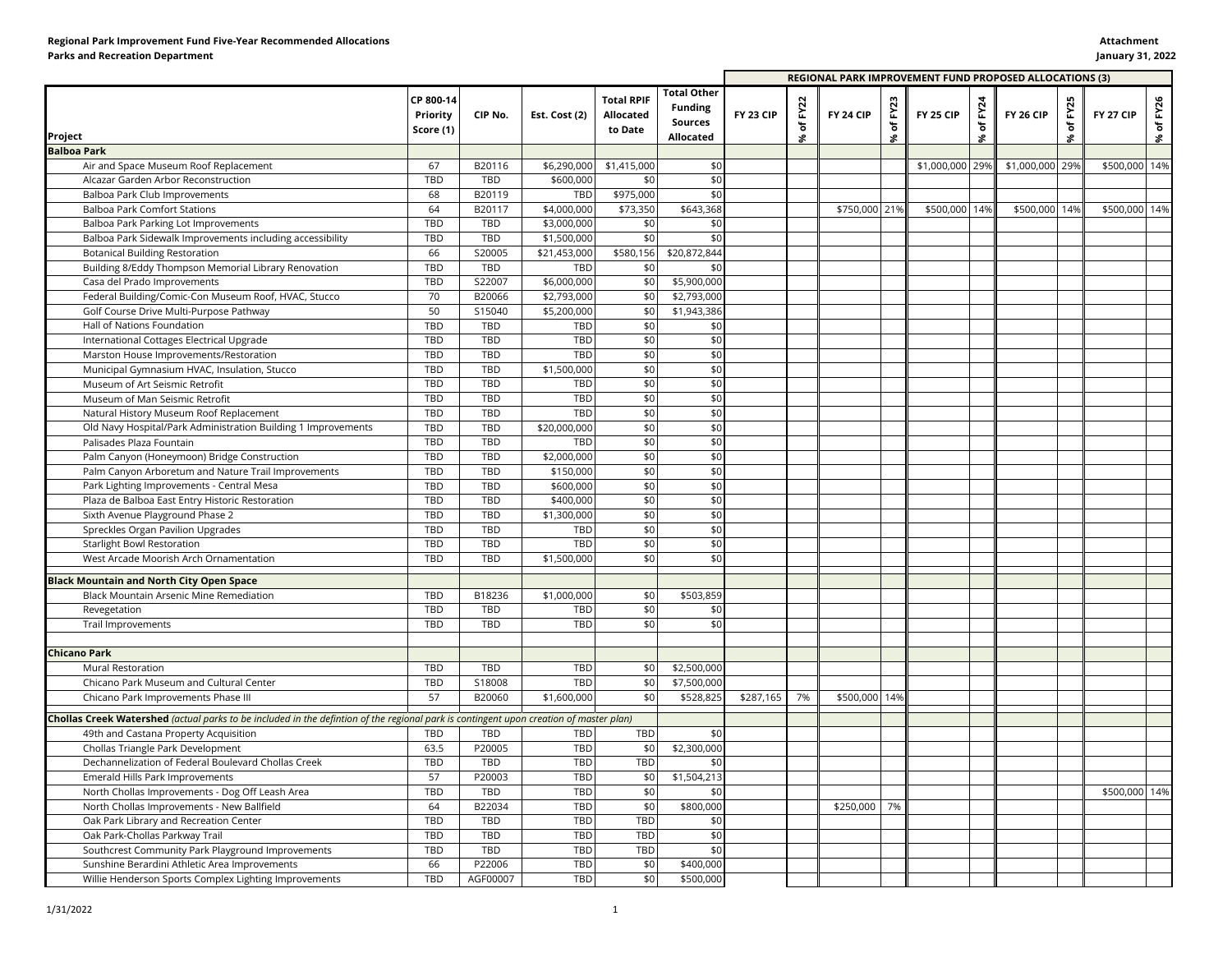#### **Regional Park Improvement Fund Five-Year Recommended Allocations Parks and Recreation Department**

|                                                           |                                    |            |               |                                           |                                                                     |               | REGIONAL PARK IMPROVEMENT FUND PROPOSED ALLOCATIONS (3) |                 |                                                       |                 |                 |               |                                                        |               |           |
|-----------------------------------------------------------|------------------------------------|------------|---------------|-------------------------------------------|---------------------------------------------------------------------|---------------|---------------------------------------------------------|-----------------|-------------------------------------------------------|-----------------|-----------------|---------------|--------------------------------------------------------|---------------|-----------|
| Project                                                   | CP 800-14<br>Priority<br>Score (1) | CIP No.    | Est. Cost (2) | <b>Total RPIF</b><br>Allocated<br>to Date | <b>Total Other</b><br><b>Funding</b><br><b>Sources</b><br>Allocated | FY 23 CIP     | of FY22<br>S.                                           | FY 24 CIP       | FY <sub>23</sub><br>$\overleftarrow{\mathrm{o}}$<br>8 | FY 25 CIP       | FY24<br>ቴ<br>S. | FY 26 CIP     | FY <sub>25</sub><br>$\overleftarrow{\mathrm{o}}$<br>\$ | FY 27 CIP     | % of FY26 |
| Willie Henderson Sports Complex Reimagining/GDP           | 56                                 | B20096     | TBD           | \$0                                       | \$1,022,185                                                         |               |                                                         |                 |                                                       |                 |                 |               |                                                        |               |           |
| Z Street Mini Park Development                            | TBD                                | TBD        | TBD           | TBD                                       | \$0                                                                 |               |                                                         |                 |                                                       |                 |                 |               |                                                        |               |           |
|                                                           |                                    |            |               |                                           |                                                                     |               |                                                         |                 |                                                       |                 |                 |               |                                                        |               |           |
| <b>Chollas Lake</b>                                       |                                    |            |               |                                           |                                                                     |               |                                                         |                 |                                                       |                 |                 |               |                                                        |               |           |
| Chollas Lake Playground Phase 2                           | 65                                 | S14002     | \$1,500,000   | TBD                                       | \$0                                                                 |               |                                                         |                 |                                                       |                 |                 |               |                                                        |               |           |
| Chollas Lake Parking Lot Improvements                     | 44                                 |            | \$300,000     | TBD                                       | \$0                                                                 |               |                                                         |                 |                                                       |                 |                 |               |                                                        |               |           |
| Chollas Lake Electrical Improvements                      | 64                                 | L18001     | \$5,800,000   | \$640,000                                 | \$424,000                                                           | \$287,164     | 7%                                                      |                 |                                                       |                 |                 |               |                                                        |               |           |
| <b>Coastal Parks &amp; Beaches</b>                        |                                    |            |               |                                           |                                                                     |               |                                                         |                 |                                                       |                 |                 |               |                                                        |               |           |
| Coastal Access Improvements                               | 54                                 | AGF00006   | \$5,454,046   | \$5,454,046                               | \$2,131,947                                                         | \$725,000     | 18%                                                     | 800,000<br>\$   | 23%                                                   | \$800,000 23%   |                 | \$800,000 23% |                                                        | \$800,000 23% |           |
| Bermuda Avenue Coastal Access Replacement                 | 51                                 | B17110     | \$3,050,528   | \$918,581                                 | \$2,131,947                                                         |               |                                                         |                 |                                                       |                 |                 |               |                                                        |               |           |
| Narragansett Avenue Access                                | 51                                 | B18026     | TBD           | \$755,772                                 | \$0                                                                 |               |                                                         |                 |                                                       |                 |                 |               |                                                        |               |           |
| Santa Cruz Avenue Access Stairs and Walkway               | 51                                 | B18027     | \$5,915,000   | \$782,891                                 | \$0                                                                 |               |                                                         |                 |                                                       |                 |                 |               |                                                        |               |           |
| Old Salt Pool Access Stairs                               | 64                                 | B22012     | \$1,137,194   | \$1,137,194                               | \$0                                                                 |               |                                                         |                 |                                                       |                 |                 |               |                                                        |               |           |
| La Jolla Shores Boardwalk and Seawall                     | TBD                                | TBD        | \$500,000     | \$0                                       | \$0                                                                 |               |                                                         |                 |                                                       |                 |                 |               |                                                        |               |           |
| OB Park Comfort Station Replace at Santa Monica Avenue    | TBD                                | TBD        | \$1,500,000   | \$0                                       | \$0                                                                 |               |                                                         |                 |                                                       |                 |                 |               |                                                        |               |           |
| Ocean Beach Pier Improvements                             | 47                                 | S20011     | \$2,500,000   | \$0                                       | \$882,906                                                           |               |                                                         |                 |                                                       |                 |                 |               |                                                        |               |           |
| Ocean Beach Pier Replacement                              | 47                                 | L22001     | TBD           | \$0                                       | \$8,400,000                                                         |               |                                                         |                 |                                                       |                 |                 |               |                                                        |               |           |
| Pacific and Mission Beach Boardwalk                       | TBD                                | TBD        | TBD           | \$0                                       | \$0                                                                 |               |                                                         |                 |                                                       |                 |                 |               |                                                        |               |           |
| Reconstruct beach parking lots                            | 46                                 | TBD        | TBD           | \$0                                       | \$0                                                                 |               |                                                         |                 |                                                       |                 |                 |               |                                                        |               |           |
| South Mission Beach Comfort Station                       | TBD                                | TBD        | \$1,500,000   | \$0                                       | \$0                                                                 |               |                                                         |                 |                                                       |                 |                 |               |                                                        |               |           |
| Sunset Cliffs Park Drainage Future phases                 | 64                                 | TBD        | \$4,000,000   | \$0                                       | \$0                                                                 |               |                                                         |                 |                                                       |                 |                 |               |                                                        |               |           |
| Sunset Cliffs Park Drainage Phase 2                       | 66                                 | L14005     | \$4,900,000   | \$1,390,139                               | \$594,089                                                           | \$1,095,000   | 27%                                                     |                 |                                                       |                 |                 | \$800,000 23% |                                                        | \$800,000 23% |           |
| Sunset Cliffs Park Hillside Improvements                  | 61                                 | L16001     | \$5,300,000   | \$3,164,908                               | \$1,337,819                                                         |               |                                                         |                 |                                                       |                 |                 |               |                                                        |               |           |
| Sunset Cliffs Park Master Plan Implementation             | TBD                                | <b>TBD</b> | TBD           | \$0                                       | \$0                                                                 |               |                                                         |                 |                                                       |                 |                 |               |                                                        |               |           |
| Whaleview Point Master Plan Implementation                | TBD                                | TBD        | \$2,200,000   | \$0                                       | \$0                                                                 |               |                                                         |                 |                                                       |                 |                 |               |                                                        |               |           |
|                                                           |                                    |            |               |                                           |                                                                     |               |                                                         |                 |                                                       |                 |                 |               |                                                        |               |           |
| Los Peñasquitos Canyon Preserve and Del Mar Mesa Preserve |                                    |            |               |                                           |                                                                     |               |                                                         |                 |                                                       |                 |                 |               |                                                        |               |           |
| Carmel Valley #10 Hiking and Equestrian Trail             | TBD                                | S00722     | \$620,600     | \$0                                       | \$620,600                                                           |               |                                                         |                 |                                                       |                 |                 |               |                                                        |               |           |
| Del Mar Mesa Southern Trail                               | TBD                                | B19182     | \$101,683     | \$0                                       | \$101,683                                                           |               |                                                         |                 |                                                       |                 |                 |               |                                                        |               |           |
| El Cuervo Adobe Improvements                              | TBD                                | S14006     | \$606,000     | \$0                                       | \$606,000                                                           |               |                                                         |                 |                                                       |                 |                 |               |                                                        |               |           |
| Mohnike Adobe and Hay Barn Restoration                    | 67                                 | S13008     | \$2,700,000   | \$843,947                                 | \$599,080                                                           |               |                                                         |                 |                                                       |                 |                 |               |                                                        | \$400,000 11% |           |
| <b>Property Acquisition</b>                               | TBD                                | TBD        | TBD           | \$0                                       | \$0                                                                 |               |                                                         |                 |                                                       |                 |                 |               |                                                        |               |           |
| Repair Open Space park entry and parking lots             | TBD                                | TBD        | TBD           | \$0                                       | \$0                                                                 |               |                                                         |                 |                                                       |                 |                 |               |                                                        |               |           |
| Revegetation                                              | TBD                                | TBD        | TBD           | \$0                                       | \$0                                                                 |               |                                                         |                 |                                                       |                 |                 |               |                                                        |               |           |
| Torrey Highlands Trail System                             | TBD                                | RD21003    | \$13,842      | \$0                                       | \$13,842                                                            |               |                                                         |                 |                                                       |                 |                 |               |                                                        |               |           |
| <b>Mission Trails Regional Park (MTRP)</b>                |                                    |            |               |                                           |                                                                     |               |                                                         |                 |                                                       |                 |                 |               |                                                        |               |           |
| Cowles Mountain Comfort Station ADA Upgrades              | 62                                 | B20055     | \$4,900,000   | \$781,642                                 | \$0                                                                 | \$680,000     | 17%                                                     |                 |                                                       | \$1,200,000 34% |                 | \$400,000 11% |                                                        |               |           |
| Cowles Mountain Service Road Reconstruction               | TBD                                | TBD        | TBD           | \$0                                       | \$0                                                                 |               |                                                         |                 |                                                       |                 |                 |               |                                                        |               |           |
| Cowles Mountain Trail Rehabilitation                      | TBD                                | TBD        | \$450,000     | \$0                                       | \$0                                                                 |               |                                                         |                 |                                                       |                 |                 |               |                                                        |               |           |
| East Elliott Property Acquisition                         | TBD                                | TBD        | TBD           | \$0                                       | \$0                                                                 |               |                                                         |                 |                                                       |                 |                 |               |                                                        |               |           |
| Mission Trails Trail Realignment                          | TBD                                | TBD        | \$350,000     | \$0                                       | \$0                                                                 |               |                                                         |                 |                                                       |                 |                 |               |                                                        |               |           |
| MTRP Master Plan Implementation                           | TBD                                | TBD        | TBD           | \$0                                       | \$0                                                                 |               |                                                         |                 |                                                       |                 |                 |               |                                                        |               |           |
| West Sycamore Staging Area                                | 64                                 | B20054     | \$2,200,000   | \$0                                       | \$669,220                                                           | \$500,000 12% |                                                         |                 |                                                       |                 |                 |               |                                                        |               |           |
|                                                           |                                    |            |               |                                           |                                                                     |               |                                                         |                 |                                                       |                 |                 |               |                                                        |               |           |
| <b>Otay Valley Regional Park</b>                          | TBD                                | TBD        |               | \$0                                       |                                                                     |               |                                                         |                 |                                                       |                 |                 |               |                                                        |               |           |
| Property Acquisition                                      | TBD                                | TBD        | TBD<br>TBD    | \$0                                       | \$0                                                                 |               |                                                         |                 |                                                       |                 |                 |               |                                                        |               |           |
| Restoration                                               | TBD                                | TBD        | TBD           | \$0                                       | \$0<br>\$0                                                          |               |                                                         |                 |                                                       |                 |                 |               |                                                        |               |           |
| Trail Construction and Realignment                        |                                    |            |               |                                           |                                                                     |               |                                                         |                 |                                                       |                 |                 |               |                                                        |               |           |
| <b>Presidio Park</b>                                      |                                    |            |               |                                           |                                                                     |               |                                                         |                 |                                                       |                 |                 |               |                                                        |               |           |
| Junipero Serra Museum Accessibility Improvements          | 60                                 | S15034     | \$2,500,000   | \$803,306                                 | \$42,020                                                            | \$500,000     | 12%                                                     | \$1,200,000 34% |                                                       |                 |                 |               |                                                        |               |           |
| Presidio Drive Improvements/Bicycle Path                  | TBD                                | TBD        | \$900,000     | \$0                                       | \$0                                                                 |               |                                                         |                 |                                                       |                 |                 |               |                                                        |               |           |